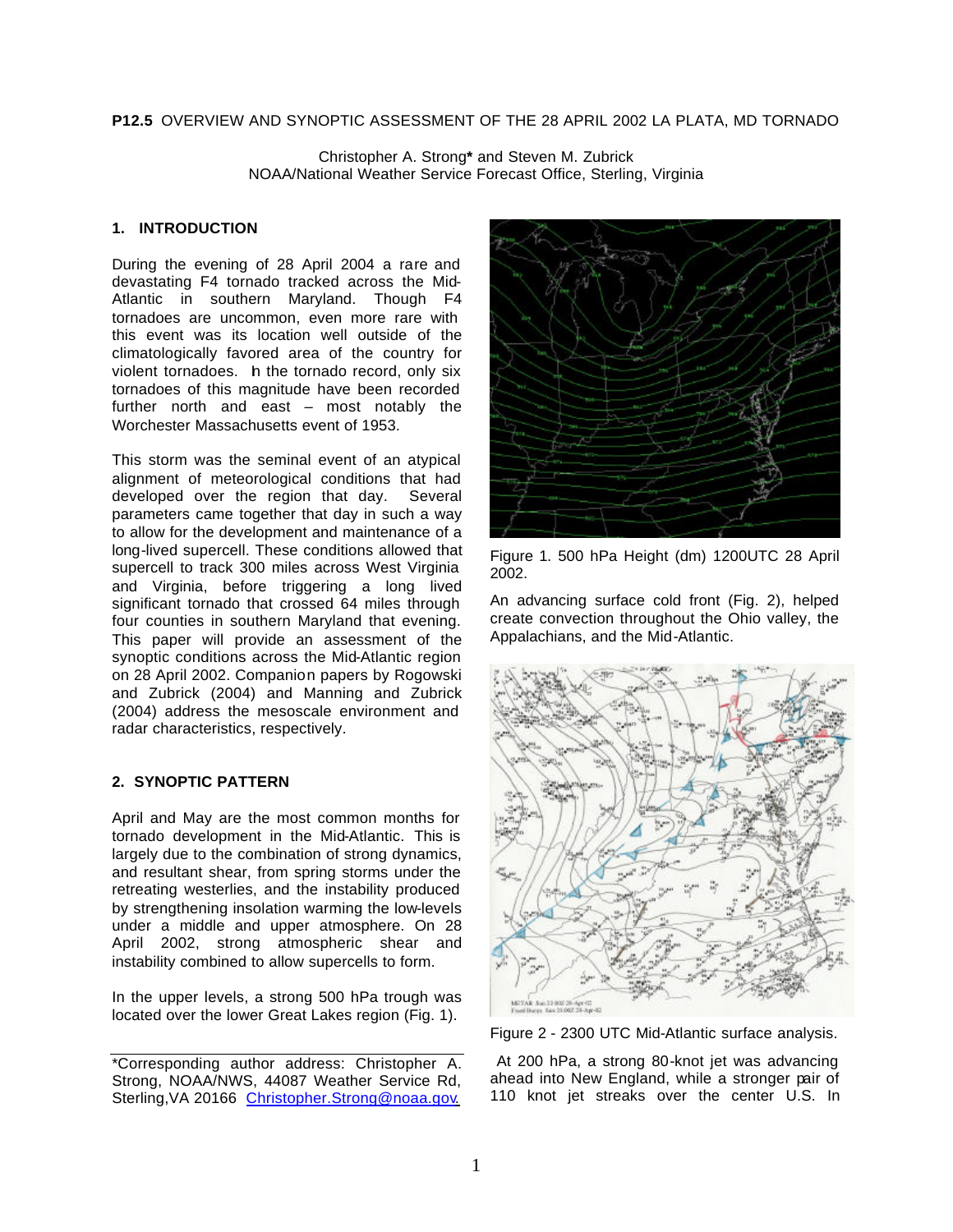between these jets was the Mid-Atlantic, in the prime spot for upward motion from a coupled jet structure. The left exit region of the cross country coupled with the right entrance region of the New England jet to produce strong divergence over the Mid-Atlantic. A line of enhanced potential vorticity at 400 hPa located over western Pennsylvania and northern West Virginia during the morning of the  $28<sup>th</sup>$  (not shown) swept across the Mid-Atlantic during the afternoon and provided upper-level support for convection.



Figure 3. 0000UTC 29 April 2002 Dulles IAD raob.

At the middle levels, 60 to 75 knot winds and relatively dry air allowed for strong rear flank down drafts and strong shear for supercell development. The 00Z rawinsonde observation from Dulles Airport reported a large layer of 50 to 75 knot winds from 750hPa through 400hPa. (Fig. 3). Inspection of visible satellite imagery shows rapid clearing between 1600 and 1800 UTC (Figures 4 and 5). At 1800 UTC, the supercell is just west of Elkins (EKN) in east-central West Virginia. Strong mid-level drying was evident between 1500 and 1800 UTC in water vapor imagery (not shown).

While the upper and middle levels allowed for strong convection on 28 April, the lower levels contained some of the most impressive data that allowed for violent tornadic development. First, local wind profiler data showed that a low-level jet, driven by the advancing cold front, strengthened from 35 knots to 50 knots below 850 hPa during the afternoon (between 1600 and 2200 UTC) over lower southern Maryland. This southerly surge of

air raised dew points into the middle 60s and dramatically increased the low-level shear.



Figure 4. GOES Visible 1602 UTC 28 April 2002



Figure 5. GOES Visible 1800 UTC 28 April 2002 with surface streamlines; observations.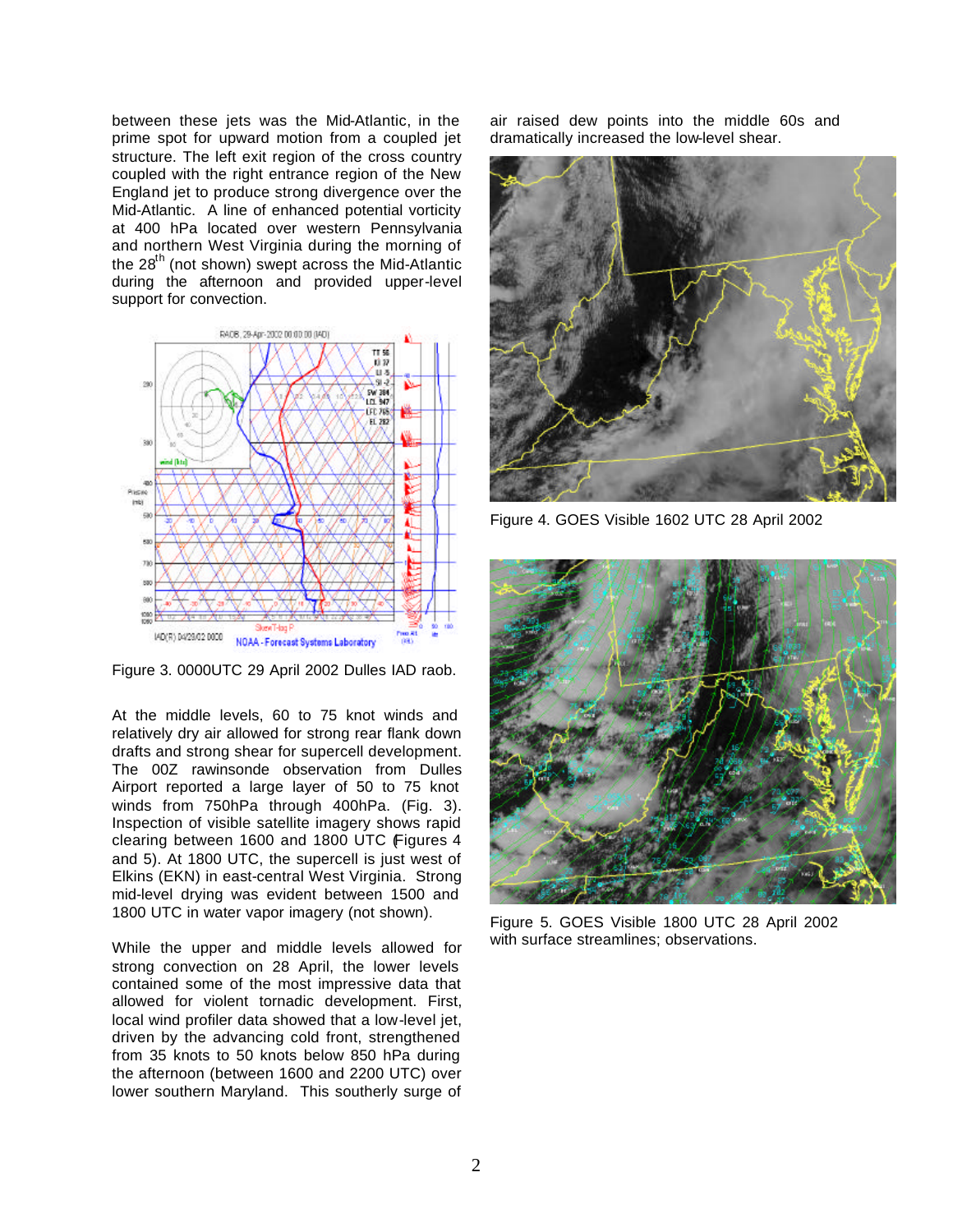A wind profiler located at Fort Meade, Maryland about 50 km north of La Plata, MD, recorded the development of the low-level jet. (Fig. 6).

With this low-level jet, two integral events occurred – both the instability and the shear increased to levels necessary for violent tornado development. The six-hour forecast from the 18z Eta valid 0000 UTC 29 April 2002, had a axis of high instability exactly aligned with the path of the mesocyclone (Fig. 7). Along that axis, convective available potential area (CAPE) reached 1800 to 1900 joules per kilogram. This high instability combined with the increasing shear due to the developing low-level jet to produce extraordinarily high values of the energy helicity index (EHI), which reached values of between 4 and 6 at 00z 29 Jul 2004 centered over southern MD.



Figure 6. 6hr forecast CAPE - 1800 UTC run of the Eta 28 Apr 2002 valid 0000 UTC 29 Apr 2002.



Figure 7. Ft. Meade, MD Wind Profiler (kts) 0-10 kft, 1600 UTC 28 Apr 2002 - 0600 UTC 29 Apr 2002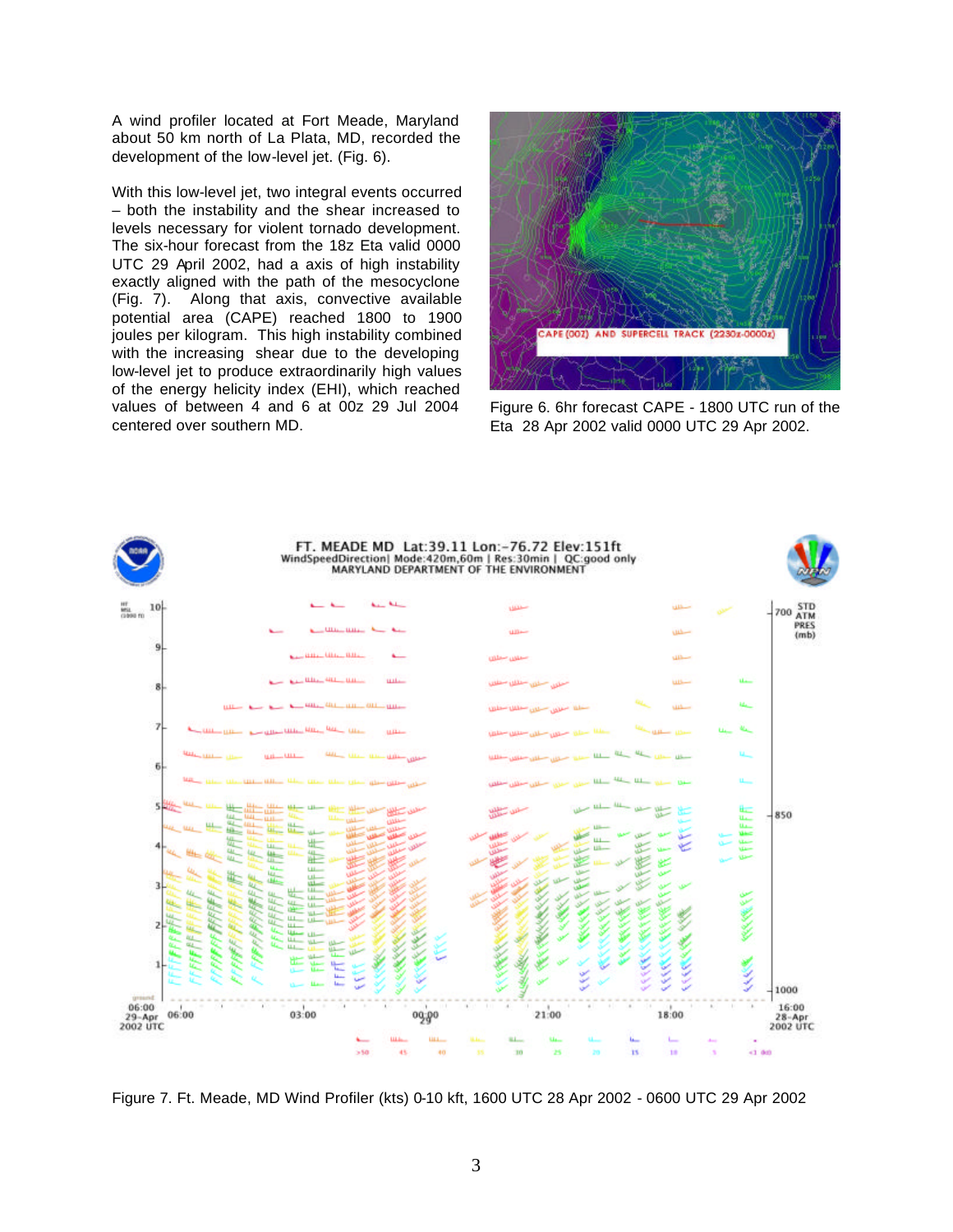## **3. OBSERVATIONAL AND MODEL DATA**

Observations matched up well with model data, particularly the Eta and RUC model forecasts from 1200 UTC 28 April 2002. The developing low-level jet forecast by the 12Z RUC and Eta models (not shown) was observed in both the 0000 UTC 29 Apr 2002 RAOB at Dulles Airport, Virginia (Fig. 3) and the wind profiler at Fort Meade, MD (Fig. 6).

At upper levels, the double jet structure evident in the ACARS observations was oversimplified in the models to a broad, single jet. This however did not adversely affect the divergence area that was correctly placed over the Mid-Atlantic between the exit region of the broad Plains jet and the entrance region of the New England jet.

Observed 500 hPa temperatures from the IAD-Dulles RAOB at 0000 UTC 29 April 2002 was incorrectly measured at 17 degrees C. Inspection of the temperature trace shows a small 100mb layer depression of temperature centered at 500 hPa. (Fig. 3) The base of this depression is collocated with a quick depression of dew point temperatures above the freezing level. This is a classic "wet bulb effect" error that is created by moisture freezing on the sensor after evaporational cooling. A more representative value of 14C was obtained from an ACARS ascent sounding obtained from a flight out of IAD about one hour before the rawinsonde time (not shown).

## **4. EVENT OVERVIEW**

With decent synoptic parameters in place for strong convection, a moderate risk area was issued by the Storm Prediction Center. The La Plata storm began as a shower on the Kentucky and West Virginia border near Huntington, West Virginia at 1715 UTC. That shower developed into a thunderstorm that crossed through central West Virginia and passed 10 miles north of Charleston, West Virginia around 1800 UTC (see Fig. 5).

Shortly after 1800 UTC, the thunderstorm split into left- and right-movers about 15 km northeast of Charleston, WV. The left mover initially was the dominant storm and passed over the eastern continental divide into Grant County in West Virginia in the eastern panhandle. There it produced nickel-sized hail. However, this storm diminished quickly as it moved into slightly more stable air left over earlier morning stratiform precipitation and mid- and high-level cloud decks.

However, the right mover tracked under mostly clear skies during its early and middle life. It maintained itself through West Virginia, and crossed the eastern continental divide into Pendleton County in West Virginia. It was at this point that the storm began to intensify and develop a persistent mesocyclone.

As the storm moved east through northern Rockingham County, Virginia, then into southern Shenandoah County, it produced a F2 tornado just south of Mount Jackson, Virginia at 2055 UTC. Here it destroyed 3 houses, 19 barns, and damaged 27 other residences. An elderly couple was injured. It also flipped a tractor-trailer over the road on Interstate 81 near Mount Jackson.

As it continued east, the storm's mesocyclone fluctuated (or cycled) in size and intensity, as described by Manning and Zubrick (2004). As the storm crossed a mountain ridge just east of Mount Jackson, no further damage was reported (or surveyed) for nearly 75 miles to the western shore of the Potomac River. During this time, the storm maintained supercell characteristics as it moved east across northern Virginia, with only minimalsize hail (20-45 mm diameter) reported at several locations. The storm's forward flank downdraft region (heavy precipitation) crossed the Potomac River into lower southern Maryland (Charles county) at 2235 UTC (Fig. 8). The storm's strengthening mesocyclone crossed the Potomac River by 2250 UTC.



Figure 8. 2235 UTC KLWX 0.5 degree base reflectivity 28 April 2002.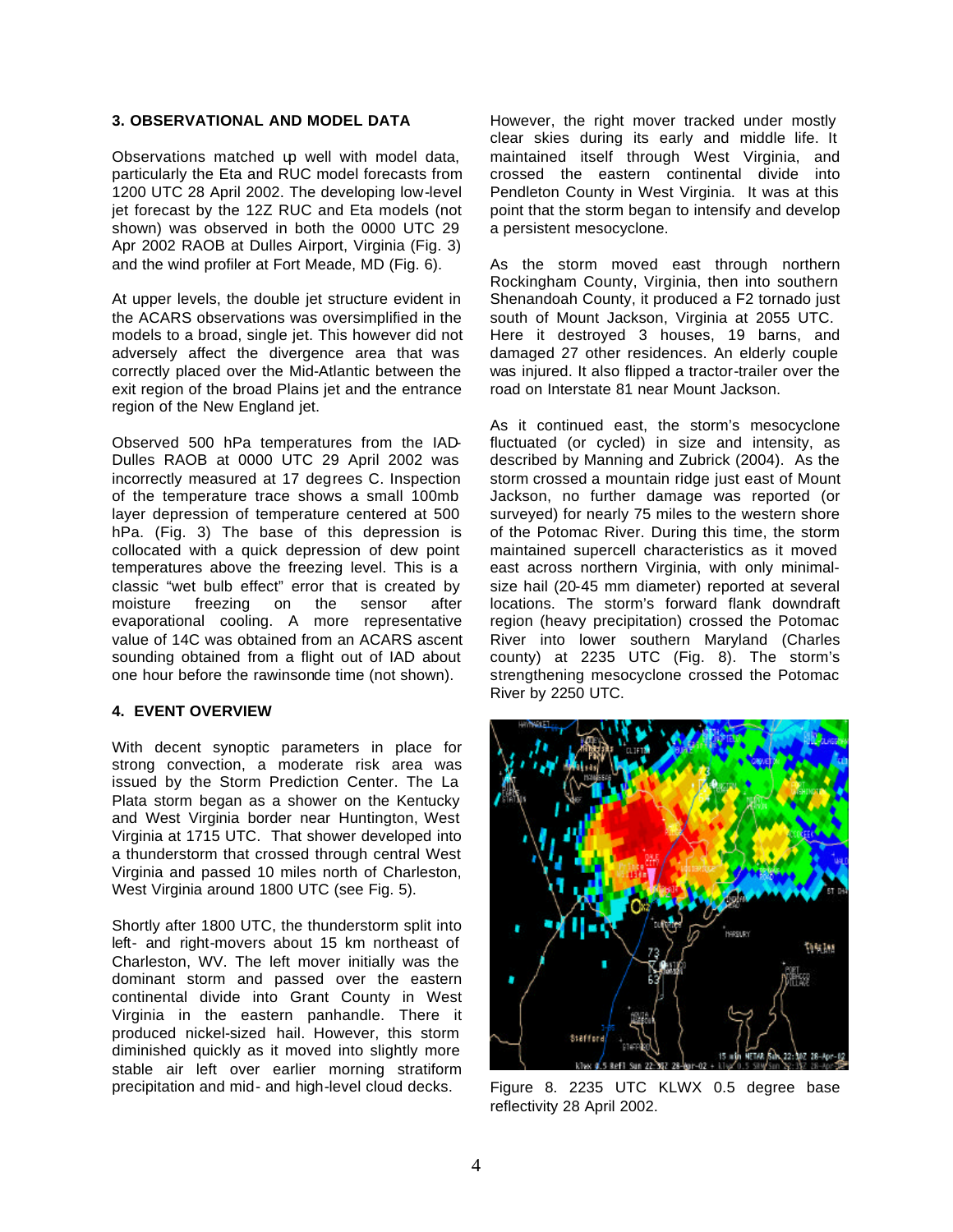A short distance from the shoreline, the La Plata tornado made touchdown near Marbury, Maryland at 2256 UTC (Fig. 9). Initially F1, the tornado strengthened as it neared of La Plata, producing F3 damage in the western suburbs of the town.



Figure 9. as in Fig. 8 except 2256 UTC.



Figure 10. as in Fig. 8 except 2301 UTC.

A secondary vortex formed a quarter mile south of the first in the western outskirts of La Plata, then the two converged on the town and crossed between 2302 and 2307 UTC. Damage across the town was widespread F2 and F3 damage, with isolated areas in central La Plata rated as F4 damage. The secondary tornado dissipated just east of La Plata, while the primary continued through eastern Charles County as a F1 with pockets of F2 and F3 damage (Fig. 10).

The tornado crossed into Calvert County at 2330 UTC as an F1. However, it quickly diminished to an F0 two miles inside the county, which it remained through the rest of the county and across the Chesapeake Bay. It moved over the Calvert county shoreline, and over the Chesapeake Bay, just north of the Calvert Cliffs Nuclear Power Plant. A secondary vortex formed briefly as the storm traveled over the Bay.

Once over the Bay and onto the eastern shore of Maryland at 2358 UTC, the storm passed through the Blackwater National Wildlife Refuge area in Dorchester county as a F0 with isolated areas of F1 through F3 damage. The storm also produced softball sized hail (57 mm) three miles southwest of Bucktown, Maryland at 0010 UTC 29 April 2002.

The tornado continued on through the wildlife refuge, and crossed over the Nanticoke River into Wicomico County at 0026 UTC. In Wicomico County it produced F0 to F1 damage, before dissipating near Royal Oak, Maryland at 0030 UTC.

The total effects were impressive for a Mid-Atlantic tornado. The La Plata tornado produced a continuous 64 mile track of damage through four Maryland counties. (Fig. 19) Three deaths were directly attributed to the storm, one man in Charles County, and another couple killed in Calvert County. All fatalities were while the victims were in their homes. Another 122 people were injured. There was over \$100 million in property damage, with 344 homes and businesses destroyed.